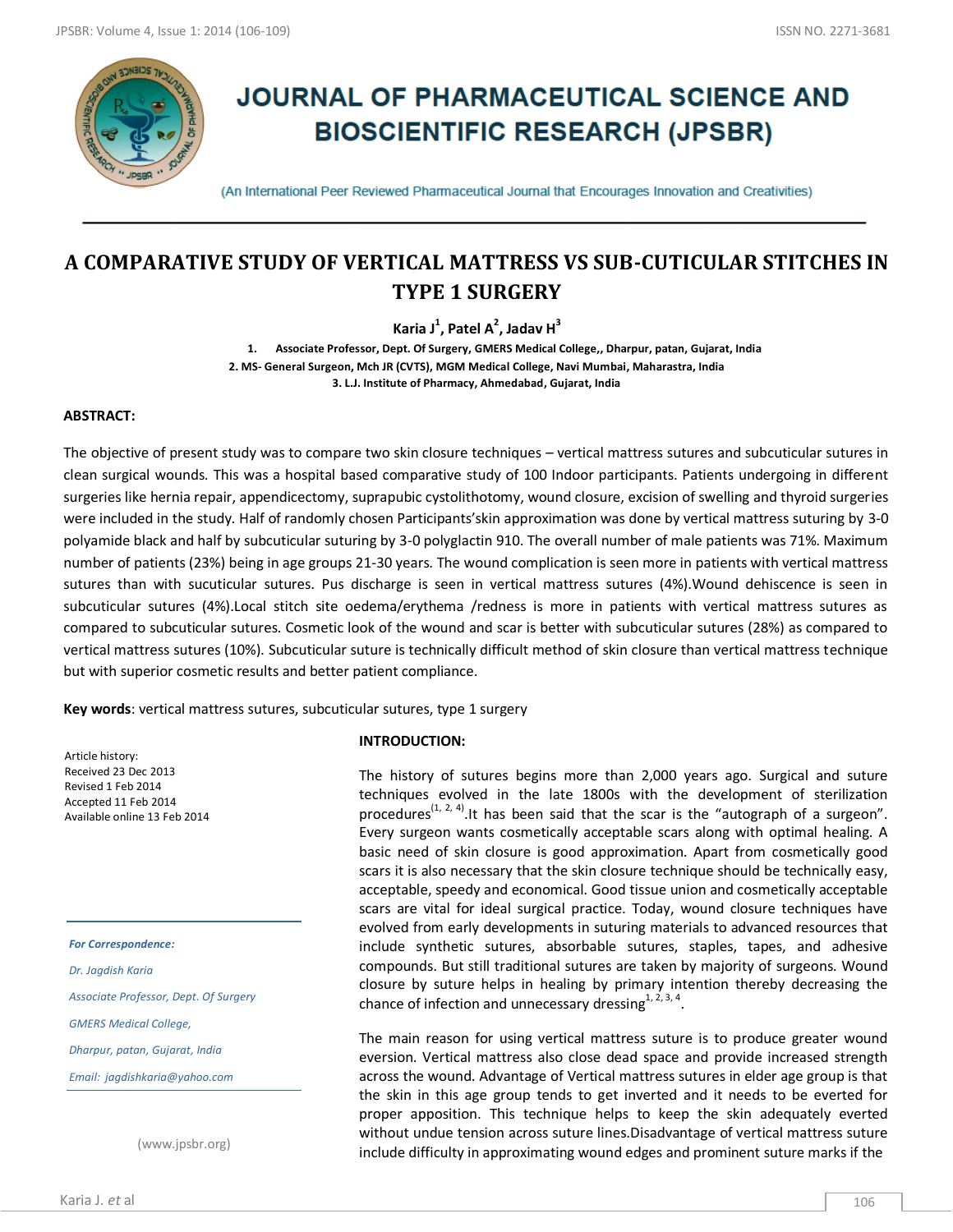# sutures are not removed sooner<sup>5</sup>.

Subcuticular technique is an elegant but difficult technique which was first described by Halsted. This technique is valuable when suture are to be kept in place for more than one week, but suture scar must be ignored. Advantage of subcutiular sutures in young patients is as the skin in this age group is comparatively soft and supple and this technique helps in good cosmetic appearance and also good healing tendencies of the people of this age group<sup>6</sup>.

The main aims of skin closure are good tissue approximation, ease of performance, good patient acceptability, less/minimal scar and good cosmetic appearance<sup>2</sup>. This study was aimed to compare two skin closure techniques – vertical mattress sutures and subcuticular sutures in clean surgical wounds

#### **MATERIALS AND METHODS**

**Study type, study setting, study period:** An observational comparative study was done in Surgery Department of C.U.Shah Medical College and Hospital, Surendranagar district, Gujarat state, India from October 2010 to September 2012.

**Study participants, sampling and sample size:** A total 100 patients of undergoing different surgeries like hernia repair, appendicectomy, excision biopsy, suprapubic cystolithotomy, primary and secondary closure, thyroid surgeries and trauma were randomly selected. All clean and contaminated wounds are selected in the study. In 50 participants vertical mattress closure was done. In other 50 participants subcuticular closure was done. All attempts have been made to standardize the study by selecting cases with identical age, incision, elective or emergency surgery etc. Medical disorders were not considered while selecting the patients.

**Study procedure:** In all selected patients wound closure was done in layer wise fashion according to wound depth and meticulous care was being taken to ensure proper and adequate haemostasis with good margin approximation. In incised wound subcutaneous wound closure was done and knots were properly buried. In trauma cases minimally contaminated wounds were thoroughly washed and thereafter sutured after taking proper haemostatic measures. In all patients wound size and time taken for closure was noted. Post-operative wound examination was done on 3rd day,  $7<sup>th</sup>$  day,  $14<sup>th</sup>$  day and at the end of 1 month. In Fifty patients skin closure was done by vertical mattress stitches in other fifty patients the skin closure was done by subcuticular stitches.

**Vertical Mattress Suture method:** Vertical mattress closure

was done with 3-0 polyamide black (Ethilon) from standard company within expiry date in 50 patients. The needle was initially inserted at a distance from the wound edge, crossing through the dermal tissue and exiting through the skin on the opposite side at an equal distance from the wound edge. This was the far-far portion. The needle was rotated 180 degrees in the needle holder and the direction of the Suture loop is reversed (backhanded). On the return, small bites are taken at the epidermal/dermal edges, which become approximated when the knot was tied. This was near-near portion of the suture, loop closes and everts the edges of the wound<sup>5</sup>.

**Subcuticular suture method:** Subcuticular closure was done with 3-0 polyglactin 910 (vicryl) from standard company within expiry date in 50 patients**.** It was initiated by placing needle through one wound edge. The opposite edge was everted and the needle was placed horizontally through upper dermis. This was repeated on alternating sides of wound. It was terminated by tying with remnant material over the wound or was looped through the last loop of opposite side. Absorbable sutures were used in children to prevent removal and non-absorbable was used when placed for prolonged periods<sup>6</sup>.

**Post closure care:** Sutures were covered with a protective non-adherent dressing for at least 24 to 48 hours. Sutured wounds were kept clean and gently cleaned. Patients with tissue adhesives in place were advised to avoid bathing and swimming. Patients were instructed to observe the wound for erythema, warmth, swelling and drainage, because this finding may indicate infection.

**Ethical issues:** Present study had been approved by institutional ethical committee and informed consent was taken from each participant before entering in the study.

**Statistical analysis:** Data were cleaned, validated and analyzed on the Microsoft office excel 2007 and Epi info 7.

Categorical variables were expressed as percentage.

#### **RESULT**

Majority of both the sutures (23%) taken in age groups between 21-30 years. Subcuticular sutures were taken more commonly in age group between 0-10(10%) and 11-20 years (18%). A total of 72% of our Vertical mattress sutures were taken more commonly in age group of51-60(16%) and >60 (24%).

In our study maximum numbers of patients (56%) were having wound length of 1-5 cm. In participants with subcuticular suture 28% had excellent scar, 48% had good scar and 24% had fair cosmetic outcome of scar. In group B 5 patients (10%)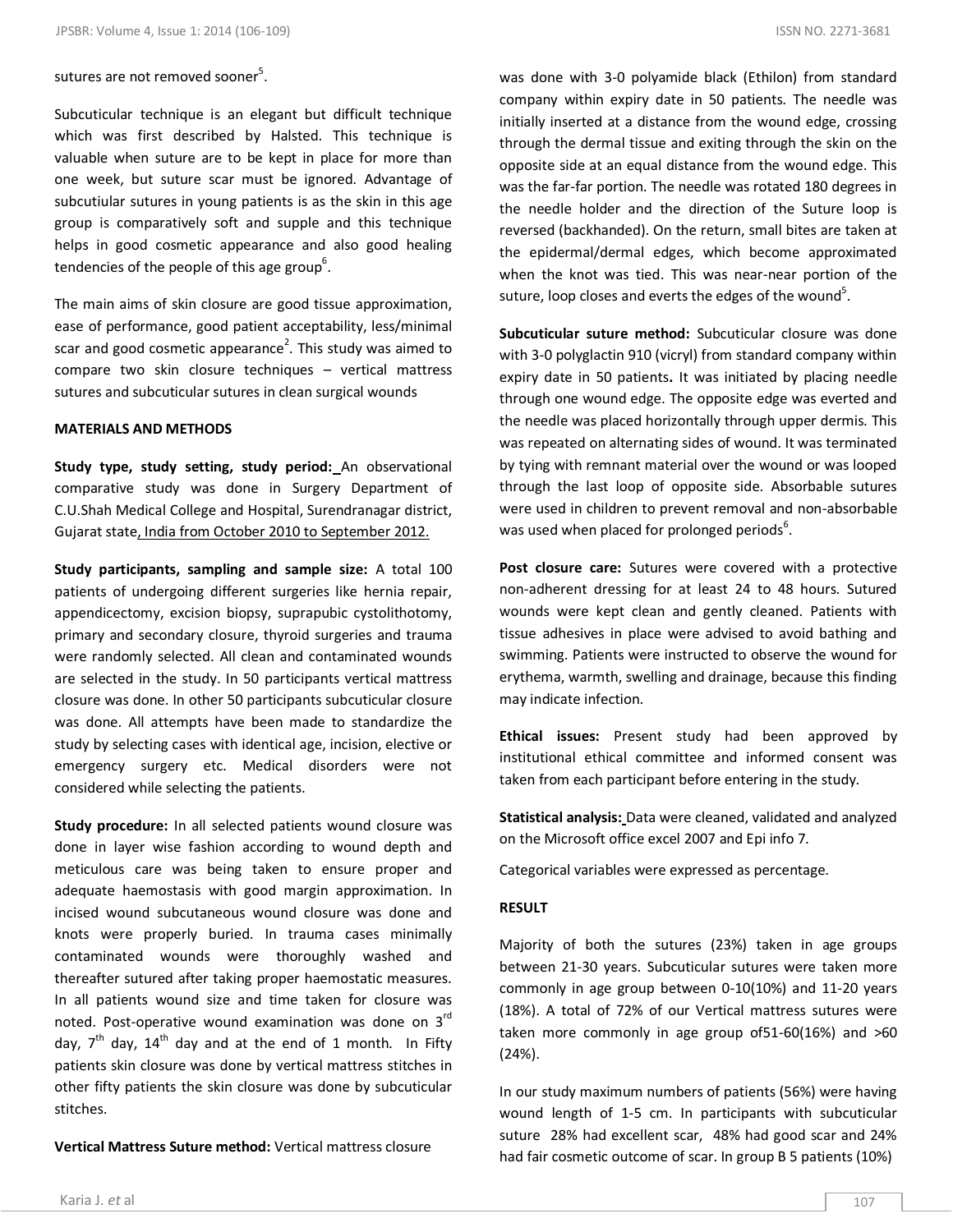had excellent scar, 23 patients (46%) had good scar and 22 patients (44%) had fair cosmetic outcome of scar.

## Table: 1 participants characteristics

|                                                                                                 | Subcuticular | Vertical | <b>Total</b> |
|-------------------------------------------------------------------------------------------------|--------------|----------|--------------|
|                                                                                                 | stitches     | mattress | $(n=100)$    |
|                                                                                                 | $(n=50)$     | stitches | No. (%)      |
|                                                                                                 | No. (%)      | $(n=50)$ |              |
|                                                                                                 |              | No. (%)  |              |
| Age (years)                                                                                     |              |          |              |
| $0 - 10$                                                                                        | 5(10)        | 2(4)     | 7(7)         |
| $11 - 20$                                                                                       | 9(18)        | 2(4)     | 11(11)       |
| 21-30                                                                                           | 12 (24)      | 11 (22)  | 23 (23)      |
| 31-40                                                                                           | 8(16)        | 8(16)    | 16 (16)      |
| 41-50                                                                                           | 8(16)        | 7(14)    | 15(15)       |
| 51-60                                                                                           | 5(10)        | 8(16)    | 13 (13)      |
| >60                                                                                             | 3(6)         | 12 (24)  | 15 (15)      |
| <b>Sex distribution</b>                                                                         |              |          |              |
| Male                                                                                            | 33 (66)      | 39 (78)  | 72 (72)      |
| Female                                                                                          | 17 (34)      | 11 (22)  | 28 (28)      |
| Surgeries done among the participants                                                           |              |          |              |
| <b>Excision biopsy</b>                                                                          | 17 (34)      | 17 (34)  | 34 (68)      |
| Hernia repair                                                                                   | 16 (32)      | 16 (32)  | 32 (32)      |
| Appendicectomy                                                                                  | 07(14)       | 7(14)    | 14 (28)      |
| Suprapubic                                                                                      | 04 (08)      | 04 (08)  | 08 (16)      |
| cystolithotomy                                                                                  |              |          |              |
| Wound closure                                                                                   | 05(10)       | 05(10)   | 10 (20)      |
| Thyroid surgeries                                                                               | 01(02)       | 01(02)   | 02(04)       |
| <b>Wound length</b>                                                                             |              |          |              |
| $1-5$ cm                                                                                        | 30(60)       | 26 (52)  | 56 (56)      |
| 5-10 cm                                                                                         | 19 (38)      | 20 (40)  | 39 (39)      |
| $>10$ cm                                                                                        | 01(02)       | 04 (08)  | 05 (05)      |
| Complications on follow up*                                                                     |              |          |              |
| Inflammation                                                                                    | 09 (18)      | 20 (40)  | 29 (29)      |
| Pain                                                                                            | 02(04)       | 06 (12)  | 08 (08)      |
| Serous discharge                                                                                | 02 (04)      | 03 (06)  | 05 (05)      |
| Pus discharge                                                                                   | 00 (00)      | 02(04)   | 02(02)       |
| Wound                                                                                           | 01(02)       | 00(00)   | 01(01)       |
| dehiscence                                                                                      |              |          |              |
| Stitch granuloma                                                                                | 02(04)       | 00 (00)  | 02 (02)      |
| No complication                                                                                 | 34 (68)      | 19 (38)  | 53 (53)      |
| Cosmetic look of scar between both sutures**                                                    |              |          |              |
| Fair                                                                                            | 12 (24)      | 22 (44)  | 34 (34)      |
| Good                                                                                            | 24 (48)      | 23 (46)  | 47 (47)      |
| Excellent                                                                                       | 14 (28)      | 05(10)   | 19 (19)      |
| * Ever complication occurred on $3^{\text{rd}}$ , $7^{\text{th}}$ , $14^{\text{th}}$ or 1 month |              |          |              |

\*\* Fair- linear scar with other scar marks (railroading) with margin in apposition, Good -linear scar with other scar marks (railroading), Excellent-linear scar only

**Discussion:** Vertical mattress sutures were taken more frequently in age group >20years (96%) as the skin tends to get inverted; hence, it needs to be everted for proper apposition which is homologous with shah  $F$  et al<sup>7</sup>. Subcuticular stitches were taken in 72% of participants > 20 years which in contrast with Shah F et al<sup>7</sup>. This technique helps in cosmesis, which is also helped by good healing tendencies. Rail roading is seen with vertical mattress suture which can be decreased by early removal of sutures. Also timely removal shows better cosmetic appearance as observed in our study. This was also shown by Zuber T. J. et al, 2002 in his study<sup>8</sup>.Cosmetic result is better with subcuticular suturing technique than with vertical mattress suturing technique. This in correlation to the prospective randomized trial by Zwart H. ruiter and et al<sup>9</sup>.

**Conclusion:** It can be concluded that unless the tissues are brought together in precise approximation there can be complications with healing process and can interfere with the desire of cosmetic result. Sub-cuticular suture is technically difficult method of skin closure than vertical mattress technique but with superior cosmetic results and better patient compliance.

## **Bibliography:**

- 1. Singer AJ, Hollander JE, Valentine SM, Turque TW, McCuskey CF, Quinn JV: Prospective, randomized, controlled trial of tissue adhesive(2-octylcyanoacrylate) vs standard wound closure techniques for laceration repair. Stony Brook Octylcyanoacrylate Study Group. Acad Emerg Med.**1998**; 5: 94-99.
- 2. Nagpal BM, Gaurav Kumar, Nagi GS, Pradeep Singh: Sutureless closure of operative skin wounds. MJAFI.**2004**; 60: 131-133
- 3. Farion KJ, Osmond MH, Hartling L, Russell KF, Klassen TP,Crumley E, Wiebe N: Tissue adhesives for traumatic lacerations: a systematic review of randomized controlled trials. Acad Emerg Med.**2003**. 10: 110-8. 4.
- 4. Gupta C, Agarwal M, Sharma LB, Rastogi AN, Shukla VK: Sutureless closure of surgical wounds. Indian Journal of Surgery.**1999**; 61: 170-3.
- 5. http://sarajevojepii.up.pt/ENGLISH/YOUNG%20TEACHER /MASA/SUTTURE%20PATTERNS.html
- 6. http://www.aafp.org/afp/**2008**/1015/p945.html